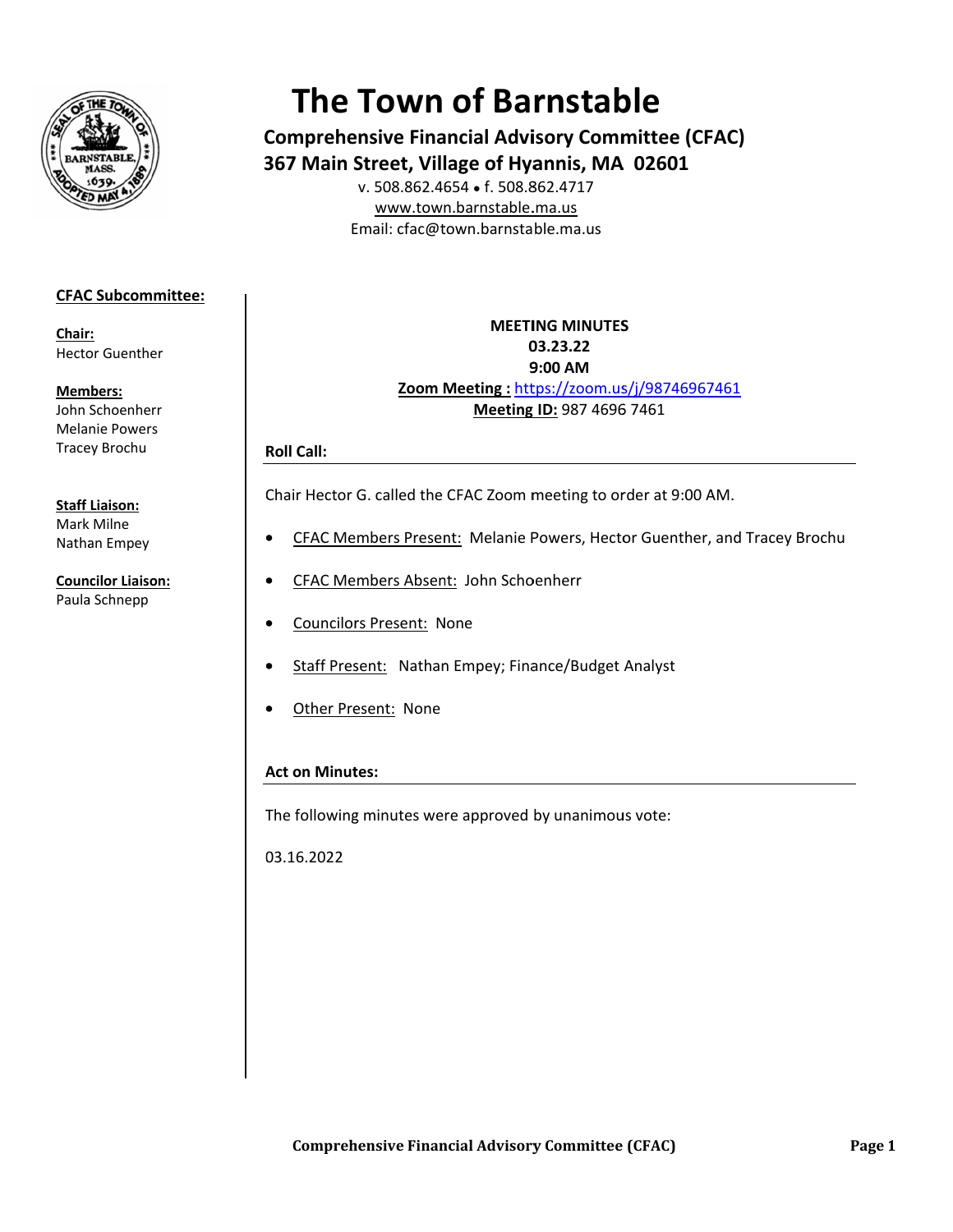#### **Public Comments:**

None

| Correspondence:      |  |  |
|----------------------|--|--|
|                      |  |  |
| None                 |  |  |
|                      |  |  |
| <b>Staff Report:</b> |  |  |
| None                 |  |  |
| <b>New Business:</b> |  |  |

Chair Hector G. noted the memo talks about the Town Manager's recommended projects that were included in the 400 Capital Improvement Plan document. Chair Hector G. noted since these are the numbers included in the memo, they should also be included in the tables within the report. Chair Hector G. noted it is important to note that there is a difference between what the departments have asked for verses what the Town Manager has approved. Chair Hector G. noted we are all facing the economic laws of scarcity. Tracey B. noted that is a wise thing to include. Melanie P. noted the Town Manager's recommendations should be in the first chart and mention between the two. Tracey B. noted there are budget constraints across departments, due to constraints; the Town Manager has to get things inline that are best for Barnstable.

Tracey B. asked if putting in a quote from the Barnstable Cape Cod Commission would be ok? Nathan E. noted as long as you referenced it.

Melanie P. asked do we need a couple of sentences on why it is important to have a five-year plan? Melanie P. noted it is important that the town look at the capital plan in five-year segments. Chair Hector G. responded it is important for the reader because they want to know where their money is going. Melanie P. noted she would include the narrative in the same section as the Town Manager recommendations. Melanie P. did note she took out a lot of comment from the original form. Tracey B. noted it is easy to read and didn't really want anything to change, however, the five-year plan section just before the chart should get updated. Melanie P. noted on page 4 General Fund section we have repeated the same evaluation criteria and that it felt repetitive. Tracey B. responded we can take the exact language from the Town Manager section, and we can get rid of it from the General Fund section. Melanie P. noted we could replace the bullets in the first section with the bullets on page 4 General Fund section.

Chair Hector G. noted could we change the sentence that says "CFAC would like to recognize the successful continuance". Melanie P. suggested we replace "would like to" with "recognizes". Chair Hector G. replaced the sentence with continuing successful process of reviewing and scoring. Tracey B. suggested replacing successful with effective. Melanie P. agreed to review the sentence after the meeting.

Chair Hector G. suggested changing the "and scoring engaging" with "by". Melanie P. responded the sentence is supposed to suggest that the process engages senior managers throughout the town.

Within the same paragraph, Chair Hector G. suggested removing the "impact on the" before the Town's strategic priorities. Tracey B. responded impact should be included because everything that is being scored is looking at how it is going to impact the Town, taking it back to the strategic plan.

Chair Hector G. noted Melanie P. section is very well done and is boiled down to its essentials.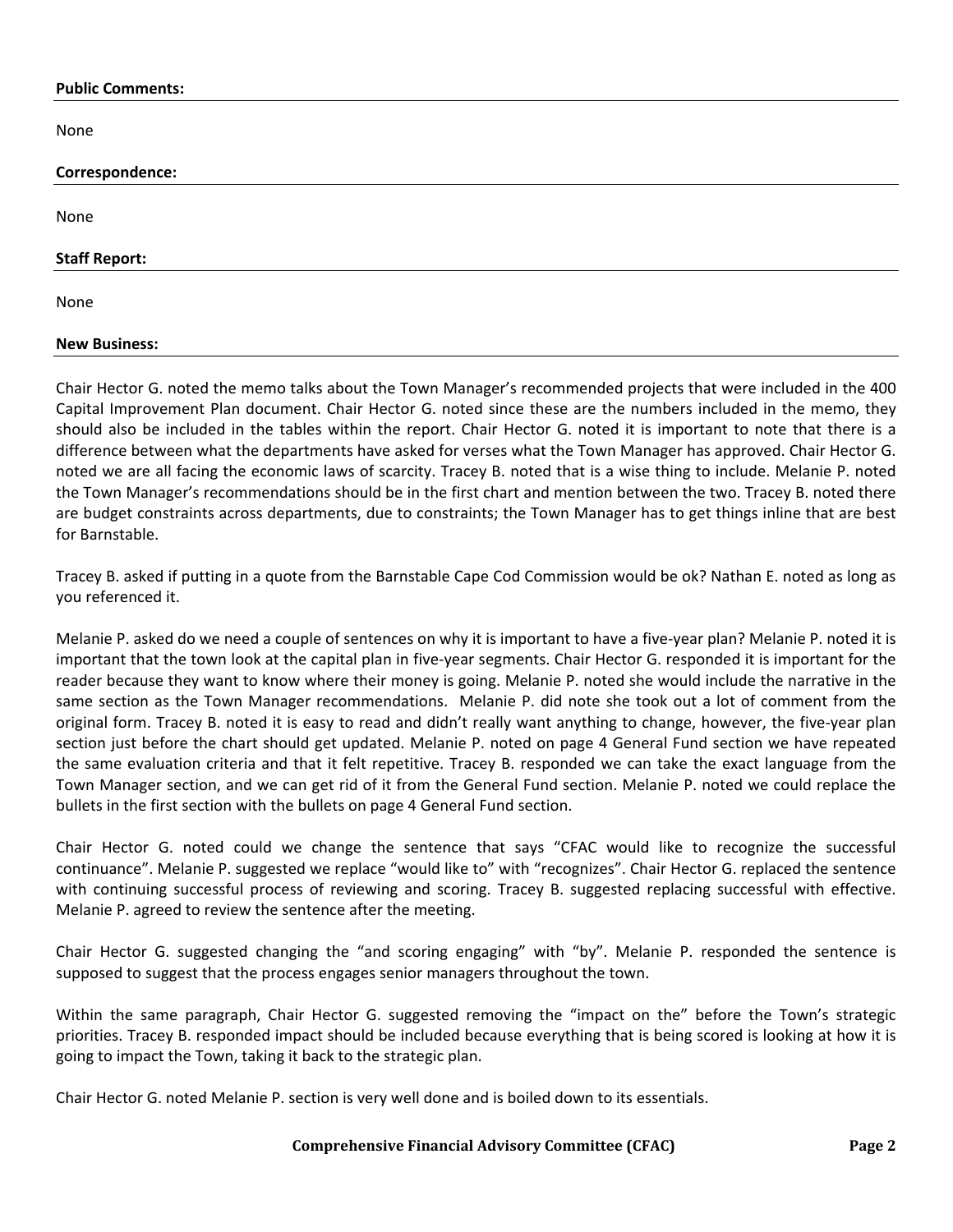Melanie P. noted after the bullet evaluation criteria, she is going to include narrative about the Town budget constraints and the economy. Tracey B. noted you should add in the five-year approach with the goal to maintain the strategic plan priorities. Tracey B. noted we are always looking past five years regarding the Town's strategic plan. Melanie P. noted we could include that there is a larger master plan over the horizon, but we are acknowledging that five years regarding numbers is about as far as we can go.

Chair Hector G. noted if the five-year submission chart needs to be updated? Budget Analyst Nathan E. noted the fiveyear capital plan table is what departments requested and will not match what the Town Manager is recommending. Melanie P. noted we need to distinguish the department request and the Town Manager recommendations. Chair Hector G. noted the Enterprise Fund summary chart totals \$21.6 million on page 52 of the CIP document. Budget Analyst Nathan E. noted the departments requested \$85.6 million in capital projects for FY 2023, but the Town Manager is only going to recommend \$54 million. Melanie P. noted we need to make that understandable to the readers. Tracey B. noted there is a chart that breaks down the Town Manager recommendations that shows the projects being recommended. Budget Analyst Nathan E. noted in Part IV the table of recommended projects is included, which I can distribute to Melanie P.

Chair Hector G. noted Tracey B. did a good job with her section. Tracey B. noted she added in some of the language from the Comprehensive Wastewater section in the document. Chair Hector G. asked should the tile be changed to the CWMP Fund? Tracey B. noted we shouldn't because the Town is using various special revenue funds to financially support this program. Tracey B. noted she thought it was important to show the 16 projects for the CWMP. Melanie P. noted it is a good idea because so many people are starting to talk about the CWMP. Chair Hector G. noted Nathan E. would review the document for numbers and cleanliness.

Melanie P. noted the bullet points should be the same active tense within the CWMP section so that all of them have impact, so that we can read all bullet points as sentences.

Tracey B. noted the bullet format in the General Fund section should match the others.

Chair Hector G. asked should we call the Concluding Comments title Summary? Melanie P. noted this section is more about concluding comment than a summary. Tracey B. asked if we were getting rid of the boxes? Melanie P. suggests we discuss it conceptually before we remove the language. Chair Hector G. asked if the private roads should be include in this memo, however, noted it is an important issue. Tracey B. noted the private roads were from last year, and that this section hasn't been updated. Tracey B. noted the concluding comments section has to discuss what we discussed in the other sections. Tracey B. noted we should include that we do have issues with private roads, which is also in conjunction with Vineyard Wind construction projects. Tracey B. noted we are looking at opening up the road; we are doing sewering and repairs at the same time. Melanie P. noted she could condense the concluding part, but are we also going to move the five-year plan to the front of the report? Tracey B. agreed because we are just saying the same thing.

Chair Hector G. noted he is going to delete a couple of the recommendation boxes and recirculate to the group to make any changes to each of our sections. Tracey B. noted we should go through each of the sections so that we have edits ready for the next meeting.

Chair Hector G. noted before he got involved with municipal finance he didn't know what an Enterprise Fund is. Melanie P. agreed, but would like to have a clear definition included in the report. Tracey B. noted the Enterprise Funds have to be approved annually, and that we should say that. Budget Analyst Nathan E. suggested using the word appropriated instead of approved.

#### **Old Business:**

None